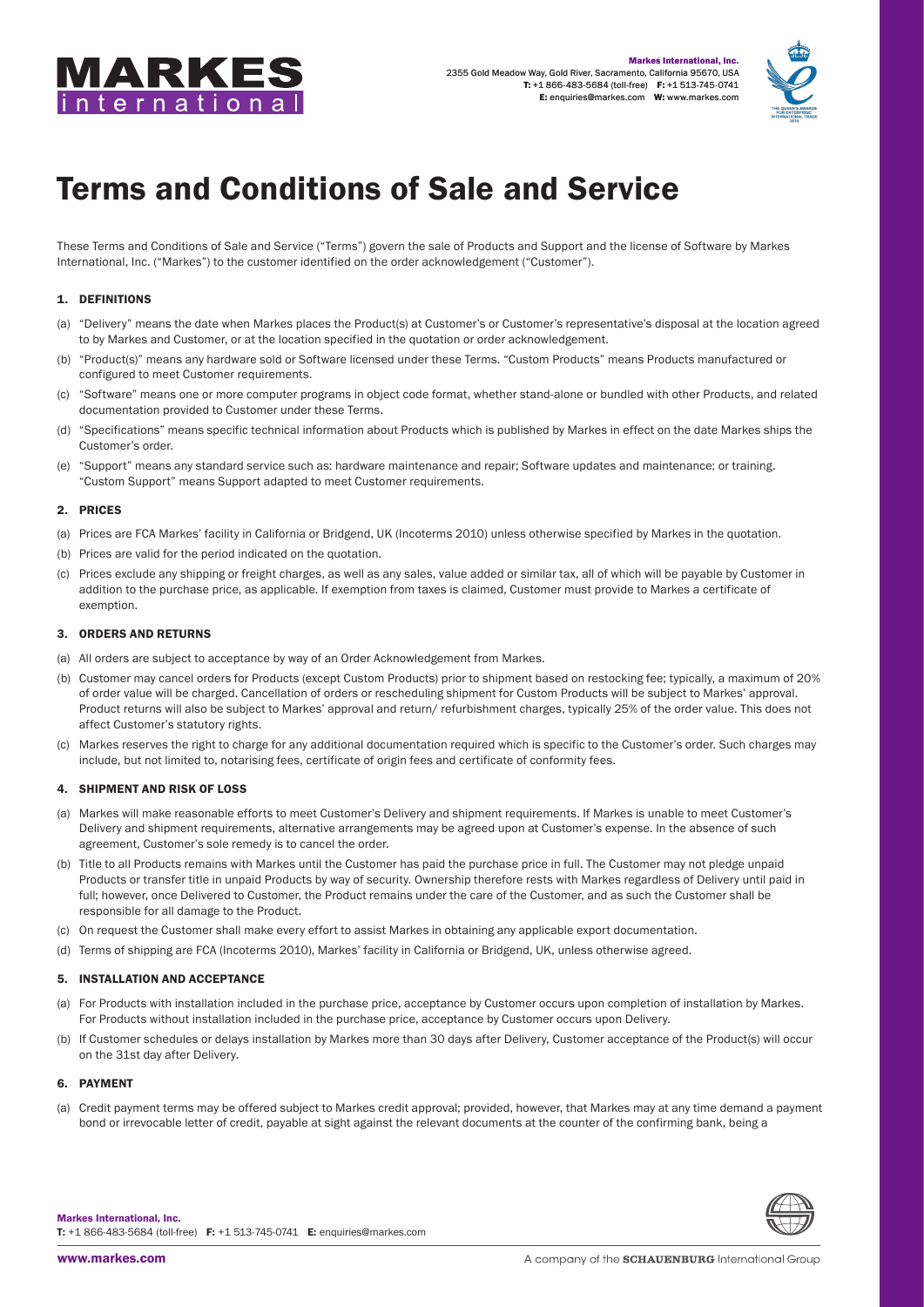first-class bank in the United States that has adopted the Uniform Customs and Practice for Documentary Credits issued by the International Chamber of Commerce in favor of Markes on the basis of 100% of the value of the respective order that Customer desires to purchase on credit. A draft letter of credit must be presented to and approved by Markes prior to issuance and acceptance of the order.

- (b) Credit payment terms may be offered subject to Markes credit approval. If accepted, payment is due 30 days from Markes' invoice date. Invoices for contractual Support will be issued in advance of the Support period. Markes may change credit or payment terms at any time should Customer's financial condition or previous payment record so warrant. Overdue invoices will incur interest at UK 'statutory interest' rates for late commercial payments.
- (c) Markes may discontinue Support if Customer fails to pay any sum due or fails to perform under this or any other Markes agreement if, after 10 days' written notice, the failure has not been cured.
- (d) Customer shall pay Markes the full purchase price as set forth in Markes' quote. Unless Markes' quote specifically provides otherwise, freight, storage, insurance and all taxes, levies, duties, tariffs, permits or license fees or other governmental charges relating to the Product or Support or any incremental increases thereto shall be paid by Customer. If Markes is required to pay any such charges, Customer shall immediately reimburse Markes. If Customer claims a tax or other exemption or direct payment permit, it shall provide Markes with a valid exemption certificate or permit and indemnify, defend and hold Markes harmless from any taxes, costs and penalties arising out of same. All payments are due within 30 days after receipt of invoice. Customer shall be charged the lower of 1½% interest per month or the maximum legal rate on all amounts not received by the due date and shall pay all of Markes' reasonable costs (including attorneys' fees) of collecting amounts due but unpaid. All orders are subject to credit approval by Markes.

#### 7. WARRANTY

- (a) Markes warrants to Customer that any hardware Products shall conform to the Specifications and shall be free from material defects in material and workmanship. The foregoing warranty shall survive for a period of twelve (12) months from the date of Delivery or the date of installation if installed by Markes or a service technician trained and accredited by Markes, or, if Customer schedules or delays installation by Markes more than 30 days after Delivery or availability of the Product for Delivery, the foregoing 12 month warranty shall commence on the 31st day after Delivery or availability of Delivery. The foregoing warranty shall apply to new hardware Products, including any new hardware Products that contain remanufactured parts.
- (b) Markes warrants that the Support or Custom Support shall be performed in a professional and workmanlike manner. The foregoing warranty shall survive for a period of ninety (90) days from the performance of Support or Custom Support services.
- (c) Markes warrants that any Software (i) will not fail to execute its programming instructions due to material defects in materials and workmanship when properly installed and used on the hardware designated by Markes and (ii) will substantially conform to the Specifications. The foregoing warranty shall survive for a period of thirty (30) days from the date of Delivery or the date of installation if the Software was installed by Markes.
- (d) If Customer gives Markes prompt written notice of breach of any of the foregoing warranties within the applicable warranty period specified above, Markes shall, at its sole option and as Customer's sole and exclusive remedy for such breach of warranty, repair or replace the Product (which can include the repair or replacement of the subject parts), re-perform the Support service or refund the purchase price. Unless otherwise agreed to in writing by Markes, (i) Customer will pay expenses for return of such Product(s), (ii) Customer shall be responsible for any labor required to gain access to the Product so that Markes can assess the available remedies, and (iii) Customer shall be responsible for all costs of installation of repaired or replaced Product. If Markes determines that any claimed breach is not, in fact, covered by this warranty, Customer shall pay Markes its customary charges for any repair or replacement made by Markes. Markes will pay expenses for shipment of repaired or replacement Product(s).
- (e) Markes' warranty is conditioned on (i) Customer's operating and maintaining the Product in accordance with Markes' instructions in the country where such Product has been installed, (ii) any installation, maintenance, calibration, repairs or other alterations or modifications being performed by a service technician that has been trained and accredited by Markes, and (iii) Customer not being in default of any payment obligation to Markes. Markes' warranty does not cover damage caused by maintenance, repair or calibration performed a person other than a service engineer trained and accredited by Markes; Customer-supplied or third-party-supplied hardware or software, interfacing or supplies; unauthorized modification; improper use or operation outside of the Specifications for the Product; abuse, negligence, accident, loss or damage in transit; or improper site preparation, misuse or improper installation (unless installed by a technician trained and accredited by Markes).
- (f) THE WARRANTIES SET FORTH IN THIS SECTION 7 ARE MARKES' SOLE AND EXCLUSIVE WARRANTIES AND ARE SUBJECT TO THE LIMITATION OF LIABILITY PROVISION BELOW. MARKES MAKES NO OTHER WARRANTIES OF ANY KIND, WHETHER EXPRESS OR IMPLIED, AT LAW OR COURSE OF CONDUCT, WRITTEN OR ORAL, INCLUDING WITHOUT LIMITATION, ANY WARRANTY OF MERCHANTABILITY, FITNESS FOR AN INTENDED PURPOSE, LOSS OF DATA, OR NON-INFRINGEMENT, ALL OF WHICH ARE HEREBY EXPRESSLY DISCLAIMED. WITHOUT LIMITING THE FOREGOING, MARKES DOES NOT WARRANT THAT THE OPERATION OF PRODUCTS OR SOFTWARE WILL BE UNINTERRUPTED OR ERROR-FREE, OR THAT IT WILL MEET THE SPECIFICATIONS OF CUSTOMER, OR THAT THE SOFTWARE WILL OPERATE IN HARDWARE AND SOFTWARE COMBINATIONS SELECTED BY CUSTOMER.
- (g) NOTWITHSTANDING ANYTHING HEREIN TO THE CONTRARY, THE FOREGOING WARRANTIES SHALL NOT APPLY WHEN THE PRODUCT IS PURCHASED AS PART OF A SYSTEM OR AS AN EX-DEMONSTRATION MODEL. IN SUCH AN INSTANCE MARKES WILL COMMUNICATE IN WRITING THE WARRANTY REGARDING SUCH PRODUCT TO CUSTOMER AT THE TIME OF ORDER. IF NO WARRANTY IS COMMUNICATED TO CUSTOMER IN WRITING AT THE TIME OF THE ORDER, THEN NO WARRANTY, WHETHER EXPRESS OR IMPLIED, WILL APPLY WITH RESPECT TO SUCH PRODUCT AND SUCH PRODUCT SHALL BE SOLD "AS-IS, WHERE-IS" WITH ALL FAULTS ACCEPTED BY CUSTOMER.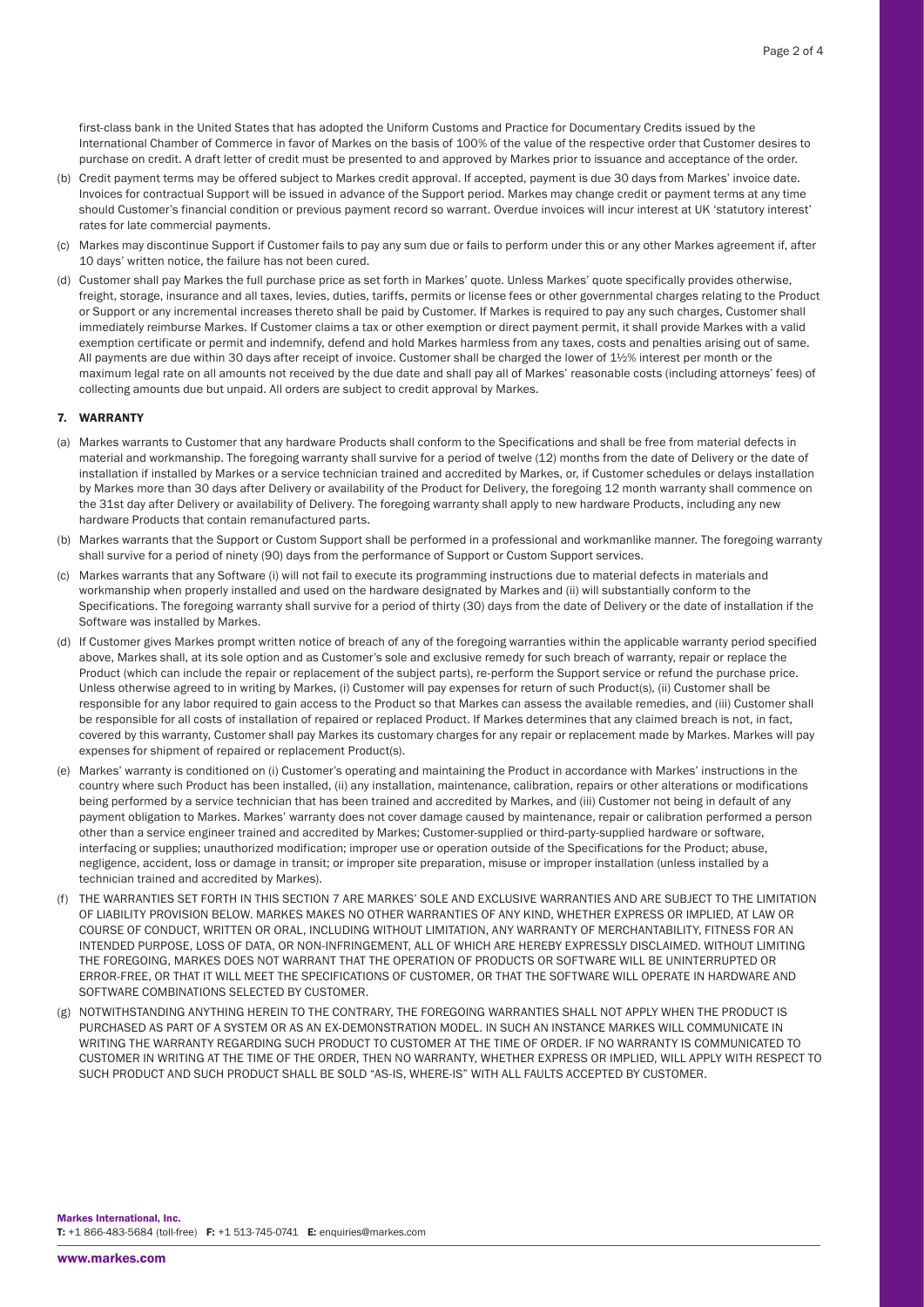## 8. SUPPORT

- (a) Customer may order Support from Markes' current Support offering as available. Orders for Support are also subject to the Product-specific Support terms and the terms indicated on the quotation.
- (b) To be eligible for Support, Products must be at current specified revision levels and, in Markes' reasonable opinion, in good operating and serviceable condition.
- (c) Product relocation may result in additional Support charges and modified service response times. Support of Products moved to another location is subject to availability.
- (d) Customer is responsible for removing any products not eligible for Support to enable Markes to perform Support services. Additional charges, computed at Markes' standard rates, may be incurred for any extra work caused by such products.
- (e) Support does not cover any damage, defects or failures caused by: (i) use of non-Markes media, supplies and other products; (ii) site conditions that do not conform to Markes' site specifications; or (iii) neglect, improper use, fire or water damage, electrical disturbances, transportation, work, or modification by non-Markes employees or subcontractors, or other causes beyond Markes' control.
- (f) Customer is responsible for maintaining a procedure external to the Products to reconstruct lost or altered Customer files, data or programs. Customer will have a representative present when Markes provides Support services at Customer's site. Customer will notify Markes if Products are being used in an environment that poses a potential health hazard to Markes employees or subcontractors. Markes may require Customer to maintain such Products under Markes supervision. In addition, if Products are to be returned to Markes for repair or service, Customer must warrant that there are no potential health hazards to Markes employees or subcontractors due to residual sample, calibrant or similar in the Product.
- (g) If the Support contract is cancelled within the first 60 days a refund shall be provided; should any Support work be carried out before cancellation then the customer will be billed at the current rate, or such sum shall be retained from the refund of contract payment.

#### 9. LICENSES

- (a) All devices, designs (including drawings, plans and specifications), estimates, prices, notes, electronic data, software and other documents or information prepared or disclosed by Markes, and all related intellectual property rights, shall remain Markes' property or the property of Markes' third-party suppliers. Markes grants Customer a limited, non-transferable, worldwide, non-exclusive license to use the Software for internal purposes in accordance with the Specifications and documentation provided with the Software. Such documentation may include license terms provided by Markes' third-party suppliers, which will apply to the use of the Software and take precedence over these license terms. In the absence of documentation specifying the applicable license, Customer is granted the right to use one copy of the Software on one machine or instrument, or as otherwise indicated on the quotation.
- (b) Customer will not disassemble or otherwise modify the Software without written authorization from Markes. Customer may not copy the Software onto any public or distributed network. Customer will not transfer or disclose the Software of the documentation related to the Software to any third party without Markes prior written consent.
- (c) Any breach by Customer of the terms and conditions in this Section 9 shall be deemed a material breach of the Terms and shall not be subject to a cure period. Markes may terminate Customer's license to the Software immediately upon written notice to Customer for breach of the terms in Section 9. Customer must destroy all copies of the Software and related documentation immediately upon notice of termination.

#### 10. LIMITATION OF LIABILITY AND REMEDIES

- (a) NOTWITHSTANDING ANYTHING ELSE TO THE CONTRARY, MARKES SHALL NOT BE LIABLE FOR ANY CONSEQUENTIAL, INCIDENTAL, SPECIAL, PUNITIVE OR OTHER INDIRECT DAMAGES (INCLUDING WITHOUT LIMITATION DOWNTIME COSTS, LOSS OF DATA, RESTORATION COSTS, LOST PROFITS, OR COST OF COVER), AND MARKES' TOTAL LIABILITY ARISING AT ANY TIME FROM THE SALE OR USE OF THE PRODUCTS, SUPPORT OF SOFTWARE, INCLUDING WITHOUT LIMITATION ANY LIABILITY FOR ALL WARRANTY CLAIMS OR FOR ANY BREACH OR FAILURE TO PERFORM ANY OBLIGATION UNDER THE TERMS, SHALL NOT EXCEED THE PURCHASE PRICE PAID FOR THE PRODUCT, SUPPORT OR SOFTWARE THAT IS THE SUBJECT OF THE CLAIM. THESE LIMITATIONS APPLY WHETHER THE LIABILITY IS BASED ON CONTRACT, TORT, STRICT LIABILITY OR ANY OTHER THEORY, EVEN IF ADVISED OF THE POSSIBILITY OF SUCH DAMAGES.
- (b) The remedies in these Terms are Customer's sole and exclusive remedies.

## 11. GENERAL

- (a) Markes will not be liable for performance delays or for non-performance, due to causes beyond its reasonable control.
- (b) If either party becomes insolvent, is unable to pay its debts when due, files for bankruptcy, is the subject of involuntary bankruptcy, has a receiver appointed, or has its assets assigned or suffers or commits any similar action, the other party may cancel any unfulfilled obligations.
- (c) Customer who exports, re-exports or imports Products or Software, technology or technical data purchased or licensed hereunder, assumes responsibility for complying with applicable laws and regulations, and for obtaining required export and import authorizations. Markes may suspend performance if Customer is in violation of applicable laws or regulations. Customer agrees to indemnify, defend and hold Markes harmless from any and all costs, liabilities, penalties, sanctions and fines related to non-compliance with applicable export laws and regulations.
- (d) Markes and Customer shall negotiate in good faith to resolve any dispute relating hereto. If, despite good faith efforts, the parties are unable to resolve a dispute or claim arising out of or relating to these Terms or its breach, termination, enforcement, interpretation or validity, the parties will first seek to agree on a forum for mediation to be held in a mutually agreeable site. If the parties are unable to